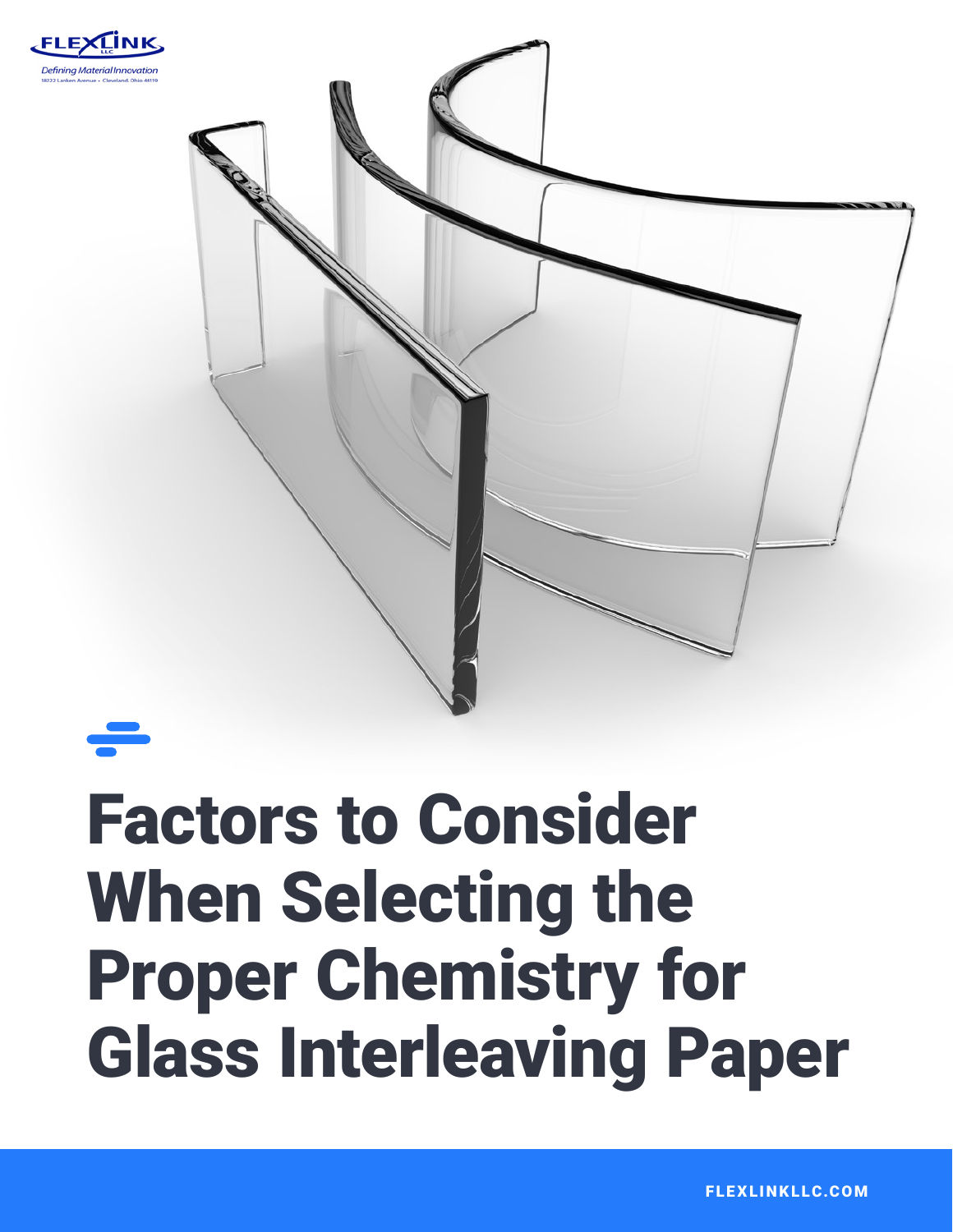

lass Interleaving Paper is used when interleaving powder does not work. In most cases, this occurs because the glass surface is not perfectly flat or when specific environments cause dust and beads from interleaving powder to be problematic. Curved or bent surfaces prohibit interleaving powder from remaining in place, and the dirt and dust associated with interleaving powders can cause problems in a multitude of situations. G

As a result, many glass manufacturers and fabricators turn to glass interleaving paper as an alternative. However, the range of papers available are as varied as the level of knowledge regarding their use. With this in mind, we will discuss the factors that allow a paper to effectively interleave glass.

Although this topic pertains to both glass manufacturers and glass fabricators, the remainder of this paper will use "glass manufacturers" to cover both groups.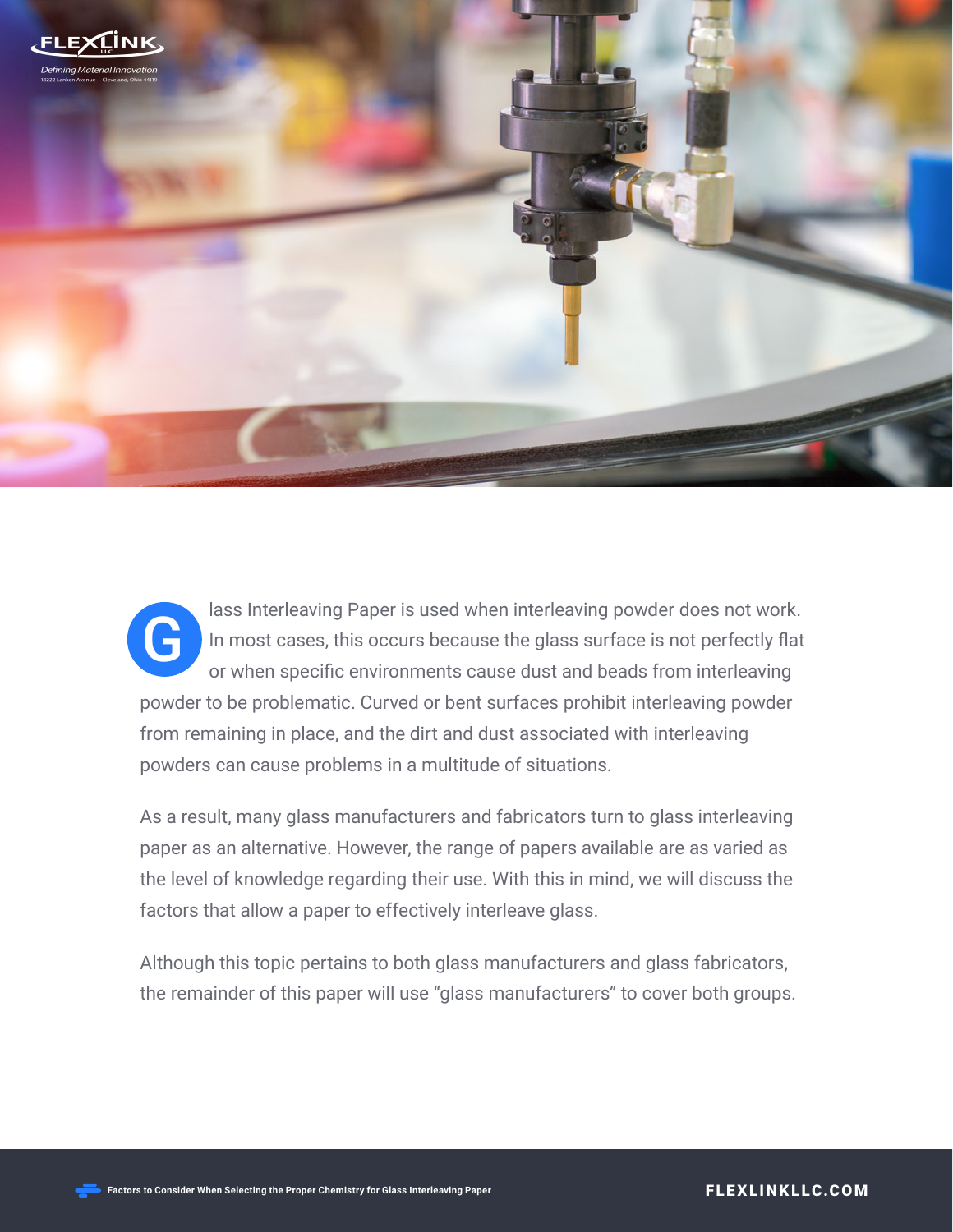

# **UNCONTROLLABLE AND CONTROLLABLE FACTORS IN GLASS INTERLEAVING**

### **Defects**

Glass interleaving defects can be broken into "Uncontrollable" and "Controllable" factors. The uncontrollable factors are outside the control of the glass manufacturer and include humidity, heat and the length of time the glass is interleaved.

Fortunately, glass manufacturers can still control the quality of their glass by controlling the characteristics of their interleaving paper. The paper's thickness, pH and chemical content all work to inhibit the effects of heat, humidity and time. Additionally, it is important to exclude silicone derivatives from all pulp and paper manufacturing processes. Each factor will be looked at more closely below.

#### **1. Moisture: A Demon for Glass Manufacturers**

Moisture forms on glass anytime the ambient temperature falls below the dew point. Under normal circumstances, the moisture evaporates or is diluted to the point that chemical reactions cannot occur. In packaged glass however, the moisture is trapped and this ultimately leads to glass defects if the proper safeguards are not put in place.

In his article "How to Prevent Glass Corrosion", Paul Duffer of PPG Industries1 discusses the chemical reactions that occur which create staining and corrosion in soda-lime-silica glass compositions. He explains that Stage One Corrosion can take place in minutes if the glass comes in contact with water while packaged. Duffer describes the chemistry of the interaction in detail, but put simply, the water takes sodium ions from the silica glass thereby increasing the hydroxide ions and the alkalinity (pH) of the moisture on the glass's surface.

Stage One Corrosion can take place in minutes if the glass comes in contact with water while packaged.

Duffer goes on to explain "As long as the solution pH levels remain well below 9.0, Stage 1 corrosion proceeds as the predominant reaction at the glass surface. During this period, optical quality and surface integrity remain essentially unaffected……..However, unrestrained Stage 1 corrosion can lead, as previously mentioned, to highly alkaline conditions."

Finally, Duffer makes it clear that a whole new reaction takes place when the pH of the silica glass reaches 9.0 or greater. Glass industry experts call this "Stage Two Corrosion". It occurs when the hydroxide ions attack the actual silica network in the glass. The defects are displayed as "microscopic pitting of the surface" and evolve into a "widespread iridescence" or a "dense, translucent haze". Duffer also mentions reactions that occur with the moisture from carbon dioxide in the atmosphere that also creates residues.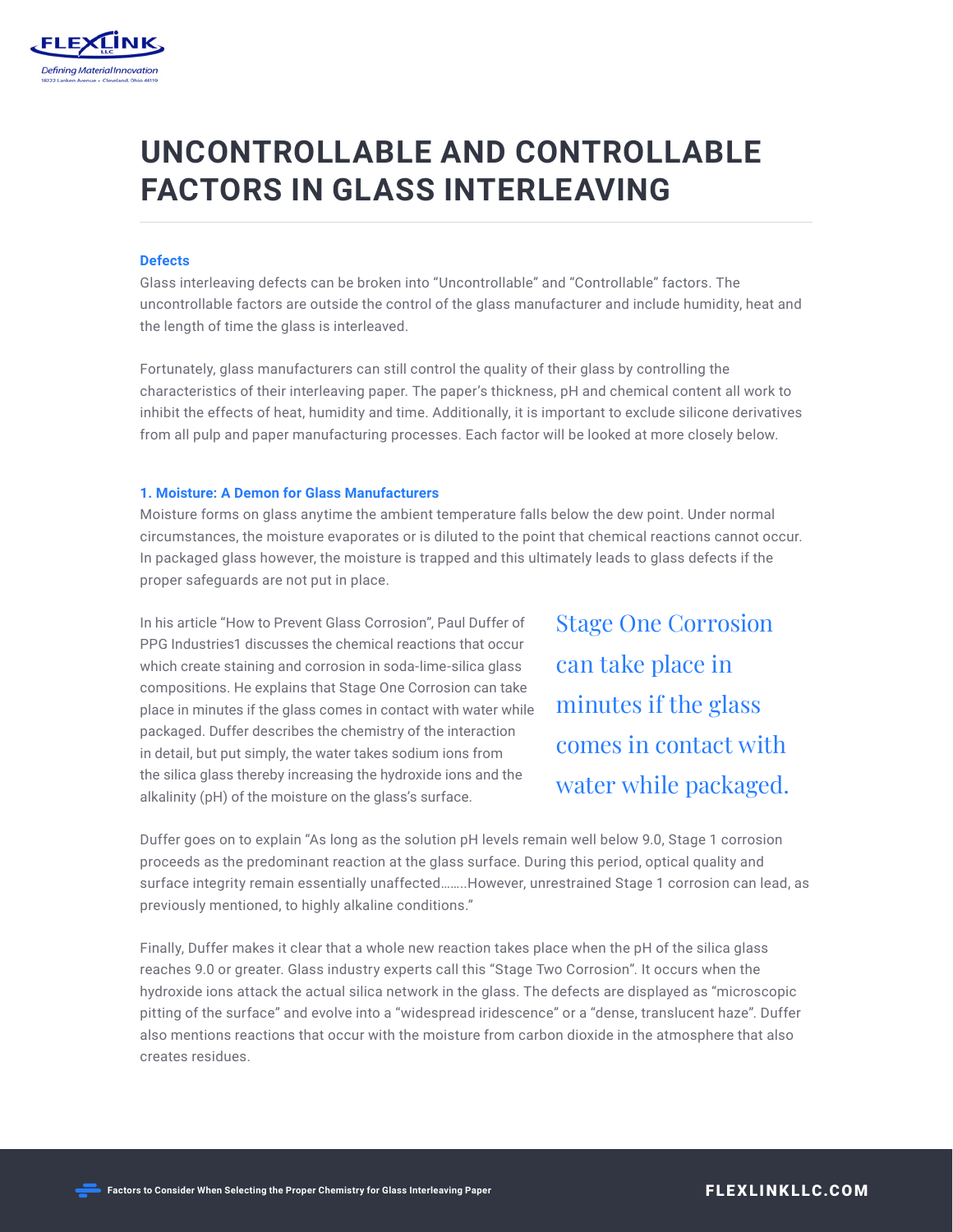

While the overall strength of the glass is not impacted from the pitting, fogging and hazing; the optical quality of the glass is destroyed to a point that only substantial grinding and polishing can remove the defects. In many cases, scrapping the defective glass is more economical than re-conditioning it.

#### **2. pH: The Shield that Blocks the Demon**

If it remains sufficiently strong and there are no chemical reactions to consider, an extremely thin interleaving tissue will suffice to separate the glass. The problem is that as the paper gets thinner, the paper's ability to act as a pH buffer decreases and as a result, the paper's ability to prevent Stage 1 Degradation also decreases. The reverse is also true—as the thickness of the paper grows, its ability to act as a buffer improves. This happens because the pH of the entire mass of paper changes along with the pH of the surface of the glass during the Stage 1 Degradation Process and beyond.

At the same time, manufacturers prefer to use the thinnest interleaving papers possible. This improves yield and decreases shipping costs.

The solution to obtaining the most buffering capacity possible but also using the thinnest possible paper is to use a very acidic paper. In our experience, a paper with a mass of 30 lbs. per 3000 sq. ft, should have a pH of 5.5. As the thickness of the paper decreases below 30 lbs. per 3000 sq. ft, the pH should be decreased. For example, interleaving powders and liquids, which provide a much thinner layer than paper, typically have a pH of 5.0. (Helmut)

### **3. Resin - The Devil's Trident**

Moderate to high resin levels can cause pitting and corrosion as well. High resin levels often appear as tiny specs in the sheet that can dent glass. Moreover, studies show that chemical impurities such as sulfates, agglomerate around these tiny specs. Thus, the areas around the tiny specs of resin have higher concentrations of harmful chemicals than other areas in the paper.

The removal of resin has two other benefits. First, it makes the paper stronger. Secondly and more importantly however, it makes the paper less water resistant. Absorbing water is important so the paper can act as a buffer against hydroxide ions and the alkalinity of the moisture that collects between the layers of glass.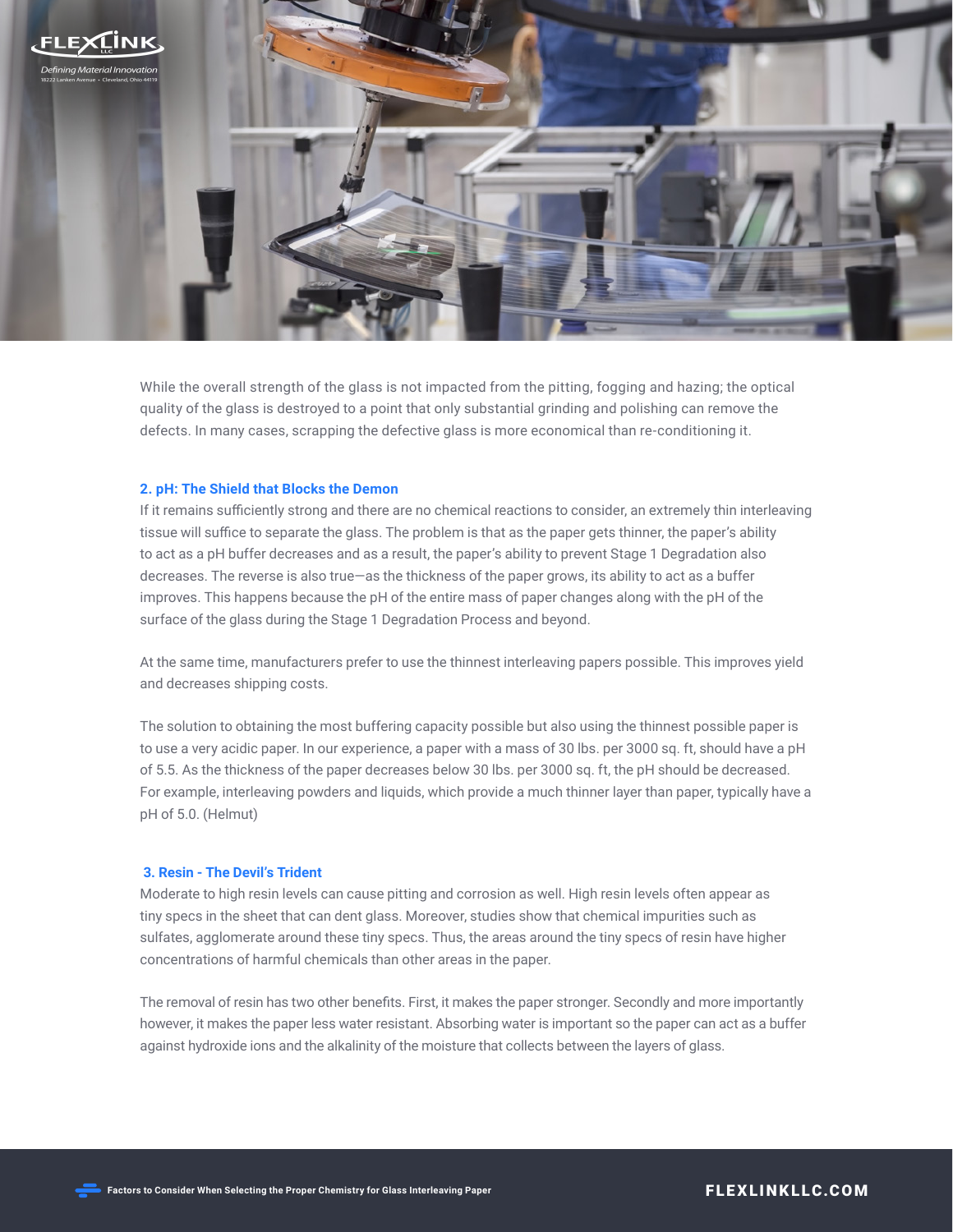

Resin, often called "organic extractives" can be largely removed from virgin paper. Resin is the chemical leftover from the lignin (often called "pitch") that holds the cellulose fibers together in wood. Hardwood contains higher resin levels than softwood.

Properly aging the wood and thoroughly washing the pulp both reduce resin levels. Pulp mills that want to reduce resin levels age their wood for a year or more and send the pulp through significantly more washing.

Unfortunately, higher softwood percentages, extended aging of the logs and increased pulp washing are all expensive. As pulp mills are unable to process and segregate different types of pulp, very few pulp mills are willing and able to make pulp that is suitable for making glass interleaving paper.

### **Other Factors Promoting Glass Corrosion**

If moisture is the demon that causes defects, then ambient heat is the fuel that feeds the demon. Using our accelerated aging room here at Flexlink, we have proven time and again that the chemical reactions discussed above happen more quickly as the ambient temperatures increase. All else equal, the rate of degradation happens faster under hotter conditions.

### Interleaving glass while it is still warm can cause major problems if the wrong interleaving paper is used.

The heat and humidity can vary by time of the year or even from week to week or day to day. It is prudent to investigate if your defects coincided with unusually humid days at your facility or high humidity at your customers' facilities.

In some cases, the effects of ambient heat are minor when compared to the effects of furnaces and tempering lines. Interleaving glass while it is still warm can cause major problems if the wrong interleaving paper is used. While some clients have added equipment to extend cooling sections and/or added extra climate control equipment, which also comes with higher utility bills; this is not required if you use the proper paper.

## **WATCH OUT FOR ADDED CHEMICALS IN YOUR PAPER**

Glass Manufacturers should also be aware that if their paper is not produced specifically for glass interleaving, the paper mill can add chemicals to the paper at any point. Typical paper mills will often incorporate chemicals to decrease cost and increase efficiency assuming that the paper they are producing will go into flexible packaging and other specialty applications. Silicone based defoamers are one example of this.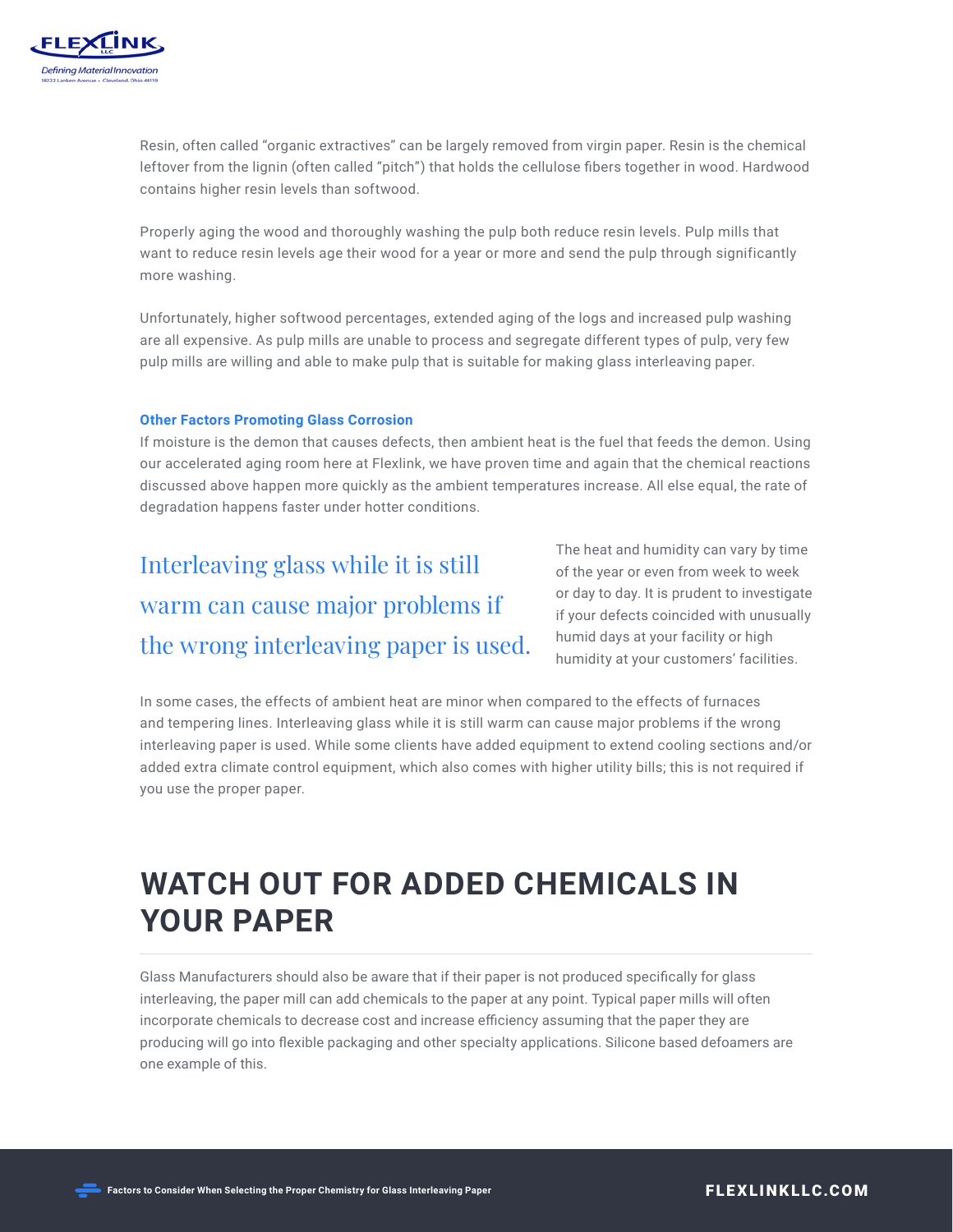

In paper manufacturing, silicone-based defoamer agents can decrease cost and are therefore gaining in popularity. Unless the paper mill producing your paper is custom manufacturing a glass interleaving paper specifically for this application, they are likely to maximize efficiency without regard for how chemical changes can impact glass products.

In fact, one of our current customers first came to us with a defect that was happening for months. Our laboratory analyzed the defect and determined that there was a thin coating of silicone on every window. As it turned out, the paper mill had switched to a silicone defoamer with the goal of decreasing their cost. The glass defect was costing hundreds of thousands of dollars annually. This customer switched to Flexsheen® and has not had an interleaving-related defect since.

### **VIRGIN PAPER**

It may seem obvious, but no chemical controls are possible with recycled paper. Regardless of the level of cleaning, recycling facilities are not able to remove 100% of the dirt and debris. Moreover, recycled pulp mills are not able to wash out all of the impurities. Therefore, glass interleaving paper must be 100% virgin.

While this may seem cut and dry, specifying 100% virgin paper can be confusing. This is because in some segments of the paper market, industry standards allow manufacturers to use up to 20% recycled pulp and still label their paper as "virgin". Therefore, glass manufacturers should specify that their paper be made with "100% virgin cellulose fibers".

In some segments of the paper market, industry standards allow manufacturers to use up to 20% recycled pulp and still label their paper as "virgin".

### **SUMMARY**

Selecting a proper glass interleaving paper is much more difficult than it would initially appear. Ambient heat; the heat from furnaces on production lines; ambient moisture; as well as the length of time the glass is interleaved all dictate the need for glass interleaving paper with very specific chemical controls. Here is a checklist to use when choosing the right glass interleaving paper:

- Is the paper made with 100% virgin cellulose fibers?
- Is the pH of the paper 5.5 or below?
- Are the resin extractives controlled?
- Are either the sulfates or reducible sulfur limited to the proper level?